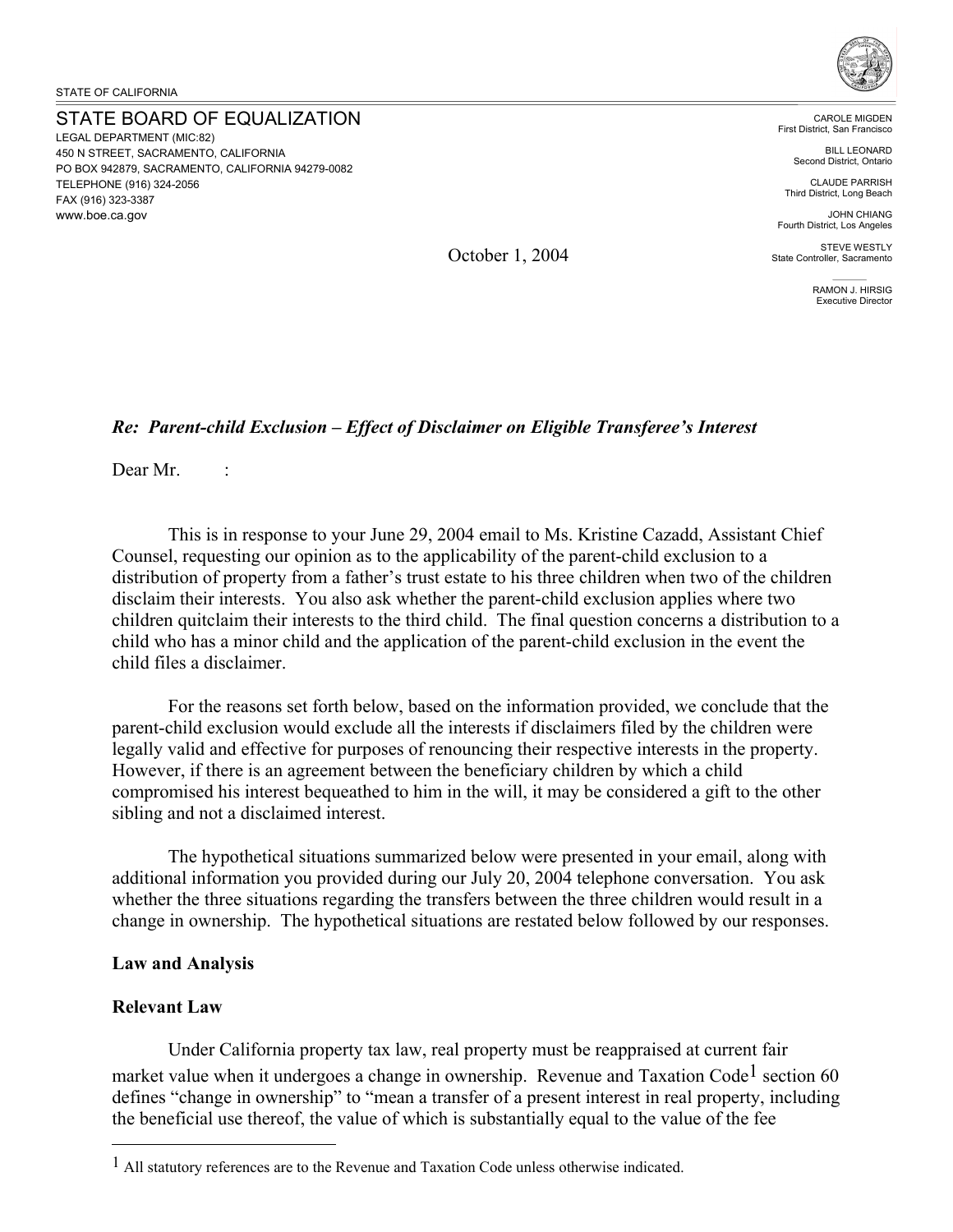interest." The Legislature has provided specific statutory examples in section 61 of transactions that constitute changes in ownership as defined by section 60. One such example that is relevant to the facts presented is found in subdivision (h) of section 61. A change in ownership under subdivision (h) occurs with respect to "[a]ny interests in real property which vest in persons other than the trustor . . . when a revocable trust becomes irrevocable." See also 18 California Code of Regulations, section 462.160, subsection (b)(2), which provides that "a change in ownership does occur at the time the revocable trust becomes irrevocable unless the trustortransferor remains or becomes the sole present beneficiary or unless otherwise excluded from change in ownership."

Section 63.1 excludes from "change in ownership" specified purchases or transfers of real property between parents and their children for which a valid and timely claim is filed. Subdivision (h) of Section 2 of Article XIII A of the California Constitution provides, *inter alia*, that the terms "purchased" and "change in ownership" do not include the purchase or transfer of (1) principal residences between parents and children and (2) the first \$1 million of real property other than the principal residence of an "eligible transferor" to an "eligible transferee." Section 63.1 was added to the Revenue and Taxation Code to implement the parent-child exclusion provisions described above and applies to purchases or transfers between parents and children, which occur on or after November 6, 1986, provided those transfers meet other requirements contained in statute. However, a transfer qualifying for an exclusion under section 63.1 is not made ineligible by virtue of its occurring by means of a trust. Subdivision (c)(9) of that section specifically provides that "'Transfer' includes, and is not limited to, any transfer of the present beneficial ownership of property from an eligible transferor to an eligible transferee through the medium of an inter vivos or testamentary trust."

### **Analysis**

**1. Father, the trustor of his living trust, dies and leaves his principal residence to his three adult children in equal shares. One child wishes to buy the interests of the other two children by entering into an agreement with the other two children in which they disclaim their interests in the property in exchange for payment. Is the parent-child exclusion available to exclude the transfer of the residence to the child?** 

required by the other two children. The law permits any beneficiary to disclaim an interest, in **Answer: No, unless the interests of the other two children are disclaimed or the alternative methods in Letter to Assessors No. 91/08 are followed.** The agreement to disclaim would be considered a transfer from the two children to the one child. A valid disclaimer would be whole or in part, in real property or personal property under a trust or will, by filing a disclaimer as provided in sections 260 through 295 of the Probate Code. Pursuant to Probate Code sections 278 and 279, to be effective, the disclaimer must be in writing, and (a) identify the creator of the interest, (b) describe the interest disclaimed, (c) state the disclaimer and the extent thereof, and (d) be filed (recorded if it involves an interest in real property) within a reasonable time after the person able to disclaim acquires knowledge of the interest.

Probate Code section 285, subdivision (b) provides that a disclaimer may not be made after the beneficiary has accepted the interest sought to be disclaimed. A beneficiary has "accepted the interest sought to be disclaimed" if he makes a voluntary conveyance or transfer of that interest, unless however, he " . . . makes a gratuitous conveyance or transfer of the beneficiary's entire interest in property to the . . . persons who would have received the property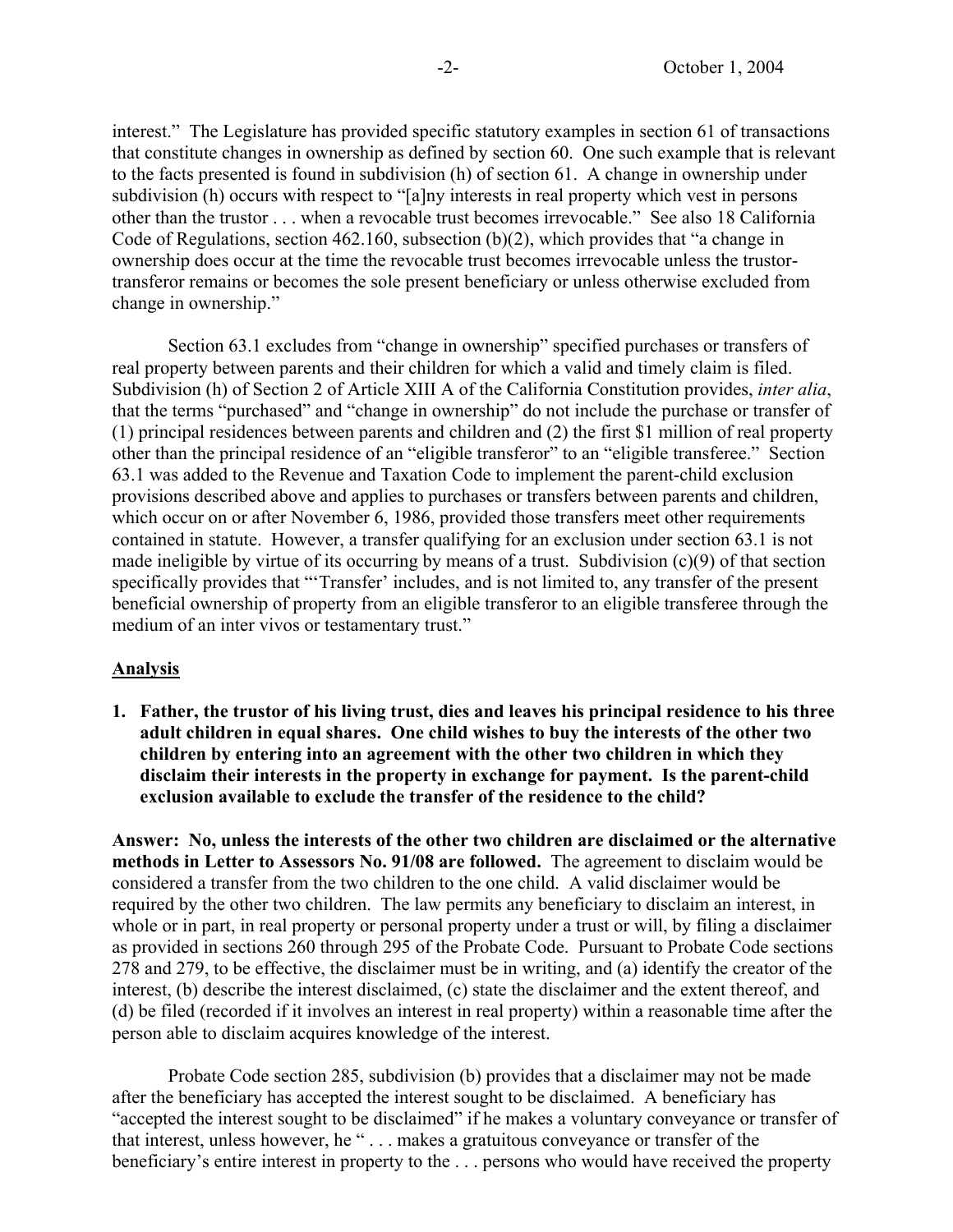had the beneficiary made an otherwise qualified disclaimer. . ." Thus, a transfer or conveyance for consideration would constitute acceptance that would preclude a valid disclaimer.

In *Estate of Murphy*, (1979) 92 Cal.App. 3d 413, the court held that a disclaimer does not involve an agreement with other parties but rather implies a unilateral action which conveys no interest to other parties." In *Estate of Murphy,* the court determined "an agreement between decedent's former wife and his parents by which the former wife compromised her right to inherit the interest bequeathed to her in the will was an assignment and compromise, and not a disclaimer, where the parents' acceptance of her as executrix of the estate as well as her retention of a share of the estate indicated that the former wife was bargaining."

Based on the facts above, it appears to be an agreement between the children indicative of an assignment and compromise; thus, any disclaimer would be invalid. In order for 100% of the property to transfer from the parent to one child so that he may claim the parent-child exclusion for 100% of the interests in the property, the other two children must disclaim within a reasonable time after their interest was created upon the father's death. However, pursuant to Probate Code section 285, if the two children accept their interests under the beneficiary they would be precluded from disclaiming. It is the responsibility of the persons disclaiming to establish to the satisfaction of the assessor that their interests were not, in fact, "accepted" and that their disclaimers are legally valid and effective for purposes of renouncing all of their interests in the residence.

# **2. What if instead of a disclaimer, the same children quitclaimed the property to the child who will have ongoing ownership. Would the parent/child exclusion apply under these circumstances?**

**Answer: No.** A change in ownership results upon Father's death at which time a 1/3 beneficial interest transfers to each child. (Section 61, subdivision (h).) However, the parent/child exclusion in section 63.1 applies to the transfer from the Father's trust to his children upon his death, provided all requirements are met. The subsequent transfer by the two children by quitclaim deed to the one child is a change in ownership as defined in section 60, because it is a transfer between siblings and there are no exclusions for this type of transfer. Thus, a reassessment of 2/3 % interest in the property will occur. As an alternative, however, the trustee could deed 100% of the property to the one child if the trustee verifies that other assets or cash (including promissory notes) will be delivered to the other two children as the means of executing the Father's instruction to leave equal shares to his three children. (See Letter to Assessor No. 91/08)

## **3. If a disclaiming child has minor children, and such a child disclaims so that the entire property interest vests in one of the children, may the child who receives the property qualify for the parent/child exclusion?**

**Answer: Yes.** The child receiving the property must file a valid and timely claim and the minor children of the disclaiming child are not present beneficiaries of their grandfather's trust estate. Pursuant to Probate Code section 277, if minor children are present beneficiaries under a grandfather's (Father) trust and receive a partial interest in the property upon the grandfather's death, they must validly disclaim their interests so that the parent becomes the sole present beneficiary and section 63.1 would exclude the transfer as a transfer between parent and child.